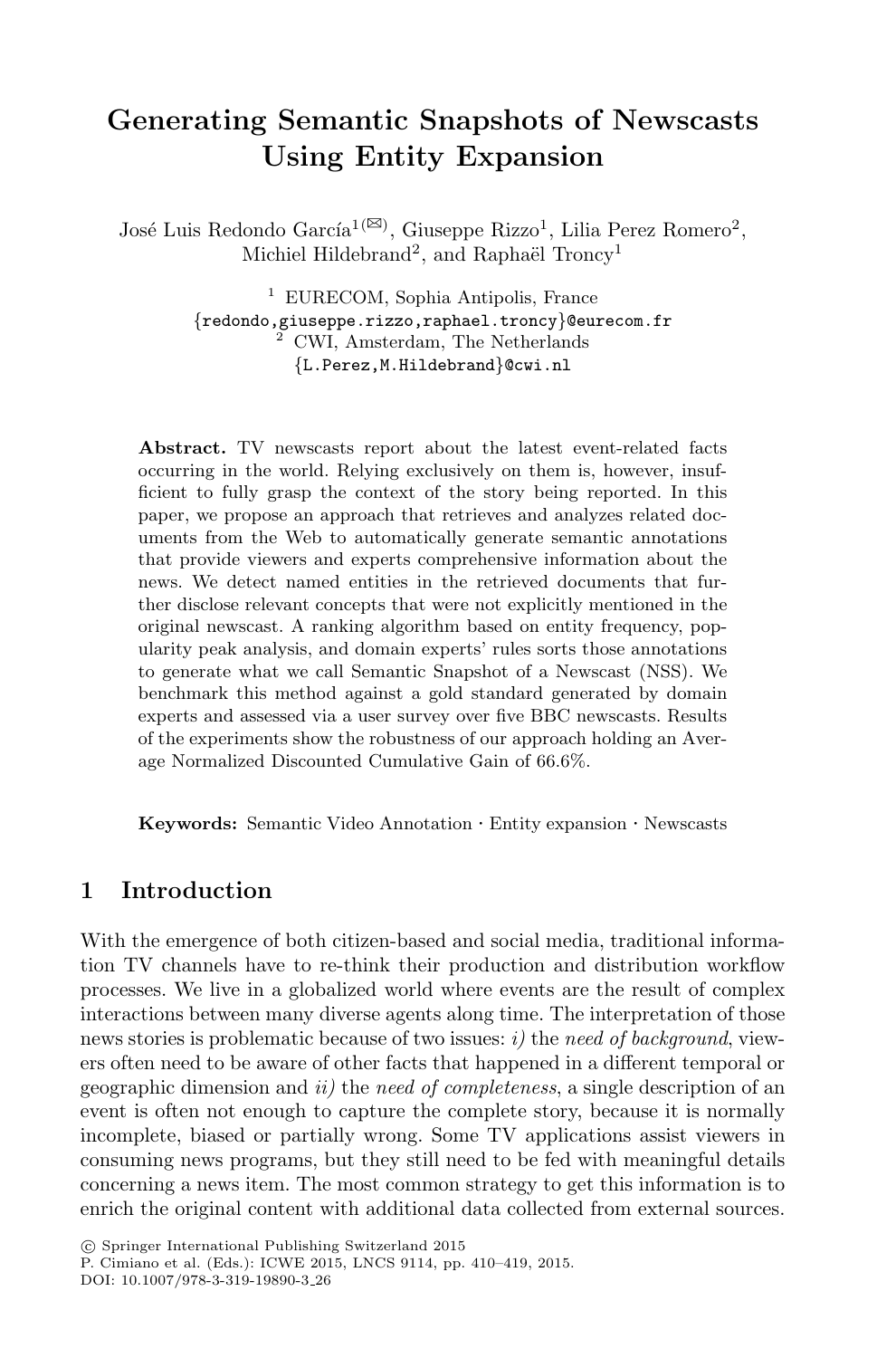However, this results in large amounts of unreliable and repeated information, leaving to the user the burden of processing the large amounts of potentially related data to build an understanding of the event.

One strategy reported in the literature for having such a mechanism is to perform named entity extraction over the newscast transcript [\[6\]](#page-9-0). However, the set of named entities obtained from such an operation is generally insufficient and incomplete for expressing the context of a news event [\[4](#page-9-1)]. Sometimes, entities spotted within a document are not disambiguated because the textual clues surrounding the entity are not precise enough, while in other cases, some relevant entities are simply not mentioned in the transcripts. In this paper, we automatically retrieve and analyze additional documents from the Web where the same event is also described, in a process called Newscast Named Entity Expansion. By increasing the size of the set of documents to analyze, we improve the coverage of the context and the representativeness of the list of entities, reinforcing relevant entities and finding new ones that are potentially interesting. This approach is able to produce a ranked list of entities called Newscast Semantic Snapshot (NSS), which includes the initial set of detected entities in subtitles with other event-related entities captured from the surrounding documents.

The paper is organized as follows: Section [2](#page-1-0) presents some related work. Section [3](#page-2-0) describes our approach for generating NSS. Section [4](#page-3-0) details the different ranking algorithms used for ordering the list of candidate entities. The experimental settings are described in Section [5.](#page-5-0) We summarize our main findings and outline some future work in Section [6.](#page-8-0)

## <span id="page-1-0"></span>**2 Related Work**

The need of a NSS for feeding second screen applications is a concept we have already investigated in some previous research work and prototypes [\[7](#page-9-2)], proving the benefit of browsing the "surrounding context" of a newscasts. The same idea<sup>[1](#page-1-1)</sup> was presented in the Iberoamerican Biennial of Design  $(BID)^2$  $(BID)^2$  with great feedback from users and experts. In the domain of Social Networks, named entities are used for identifying and modeling events and detecting breaking news. In [\[10](#page-9-3)], the authors emphasize the importance of spotting entities contained in short user generated posts in order to better understand their topic. Entities have been used for video classification when the textual information attached to a video contains temporal references (e.g. subtitles) [\[5](#page-9-4)].

In the literature, there are some approaches relying in similar expansion techniques. Set expansion using the Web has been applied to the problem of unsupervised relation learning [\[1\]](#page-9-5), deriving features for concept-learning [\[2\]](#page-9-6), or computing similarity between attribute values in autonomous databases [\[15\]](#page-9-7). In [\[12\]](#page-9-8), authors proposed a system called SEAL (Set Expander for Any Language). SEAL works by automatically finding semi-structured web pages that contain lists of items and aggregating these lists in a way that the most promising items are ranked higher.

<span id="page-1-1"></span><sup>1</sup> <https://vimeo.com/119107849>

<span id="page-1-2"></span><sup>2</sup> <http://www.bid-dimad.org>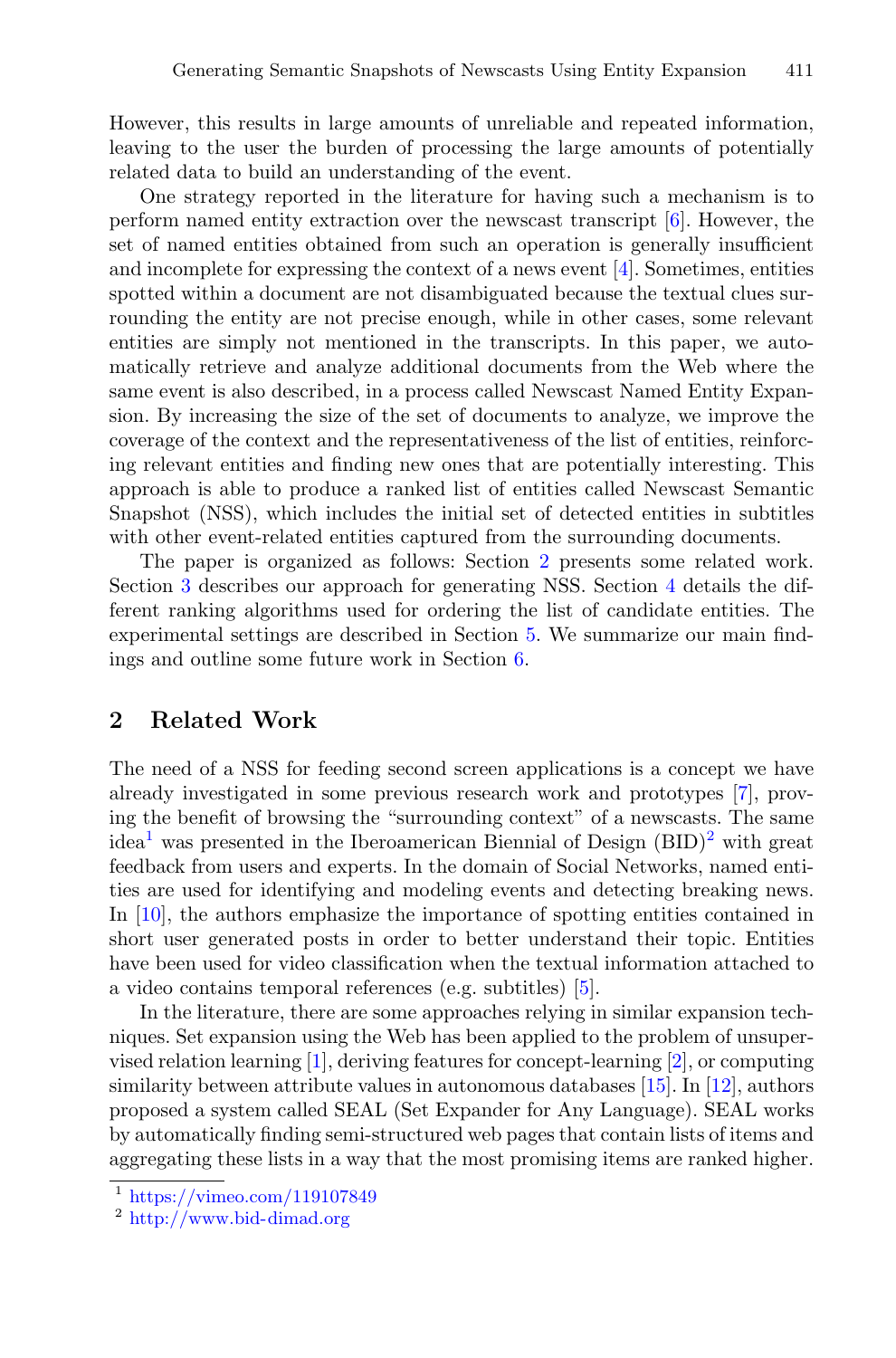The same authors published an improved version of the algorithm [\[13](#page-9-9)], increasing the performance by expanding a couple of randomly selected seeds and accumulating information along different iterations. Our approach focuses on maximizing the quality of a single search query for obtaining the most appropriate set of related documents to be analyzed. Another approach that works extending a set of entities is [\[11](#page-9-10)], which combines the power of semantic relations between language terms like synonymy and hyponymy and grammar rules in order to find additional entities in the Web sharing the same category that the ones provides as input. To the best of our knowledge, the only related work in the news domain that has been carried out grounding the power of enriching the set of initial entities by using an entity expansion algorithm is a previous paper of ours [\[8](#page-9-11)]. It includes a naive document collection strategy with no filtering of entities, it proposes an entity ranking algorithm based on the appearance of the entities in the collected documents, and it exploits the DBpedia knowledge base as a way to ensure the coherence of the final list of entities. The work presented in this paper builds over and extend this work in several directions: document retrieval mechanism, semantic annotation and creation of the NSS.

## <span id="page-2-0"></span>**3 Newscast Entity Expansion Approach**

Our approach for generating Newscast Semantic Snapshots is composed of five main steps: query formulation, document retrieval, semantic annotation, annotation filtering, and annotation ranking. Fig. [1](#page-2-1) depicts the expansion process.



<span id="page-2-1"></span>**Fig. 1.** Schema of Named Entity Expansion Algorithm

**Query Formulation.** Newscast broadcasters offer metadata about the items they publish, which is normally available together with the audiovisual content itself. In this work, we build the query  $q = [h, t]$ , where h is the video heading, and *t* is the publication date.

**Document Retrieval.** The retrieval stage has the intent to collect event-related documents from the open Web as result of the query *q*. It selects a set of the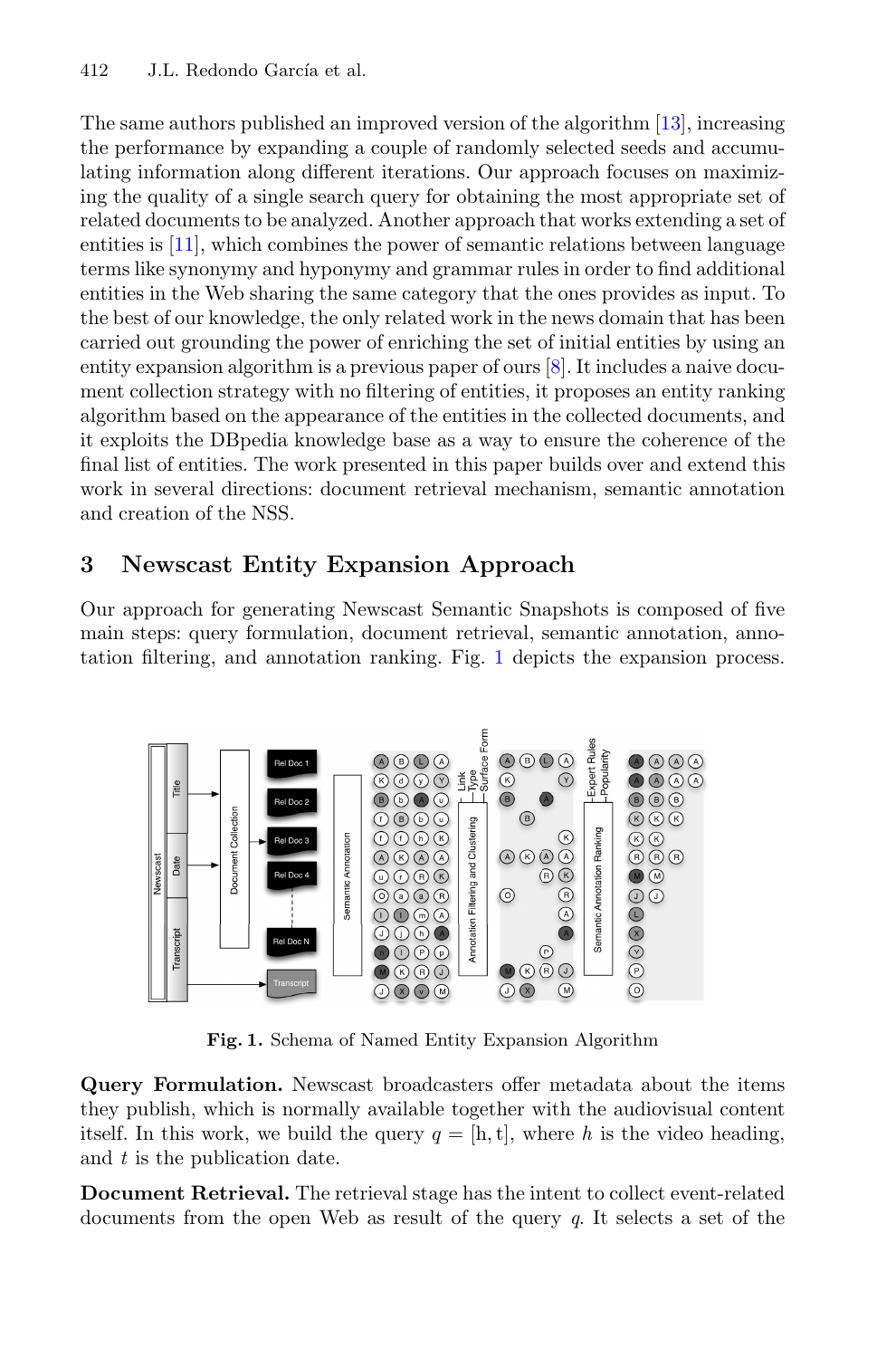documents *D* over which the semantic annotation process is performed. The quality and adequacy of the collected documents sets a theoretical limit on how good the resulting news annotations are.

**Semantic Annotation.** In this stage, we perform a named entity recognition analysis with the objective of reducing the cardinality of the textual content from the set D of documents  $\{d_1, ..., d_n, d_{n+1}\}$  where  $d_{n+1}$  refers to the original newscast transcript. HTML tags and other markup annotations are removed. The feature space is then reduced and each document  $d_i$  is represented by a bag of entities  $E_{d_i} = e_{1_{d_i}}, ..., e_{n_{d_i}}$ , where each entity is defined as a triplet  $(surface_{\text{form},\text{type},\text{link}})$ .

**Annotation Filtering and Clustering.** The Document Retrieval stage expands the content niche of the newscast. At this stage, we apply coarse-grained filtering of the annotations  $E$  obtained from the previous stage, applying a  $f(E_{d_i}) \rightarrow E'_{d_i}$  where  $|E'_{d_i}| < |E_{d_i}|$ . The particular strategies used will be further explained with the experimental settings in Section [5.](#page-5-0) Named entities are then clustered applying a centroid-based clustering operation based on strict string similarity over the *link*, and in case of mismatch, the Jaro-Winkler string distance  $[14]$ over the surface form. The output of this phase is a list of clusters containing different instances of the same entity.

**Semantic Annotation Ranking.** The bag of named entities  $E'_{d_i}$  is further processed to promote the named entities which are highly related to the underlined event. We propose a ranking strategy based on entity appearance in documents, popularity peak analysis and domain experts' rules in order to sort the annotations to generate the Semantic Snapshot of the considered Newscast (NSS).

## <span id="page-3-0"></span>**4 Ranking Strategy**

The unordered list of entities is ranked to promote those that are potentially interesting for the viewer. The strategies presented below rely on the assumption that entities appearing often in the retrieved documents are more important. We propose two different functions for scoring the frequency of the entities. We then consider two orthogonal functions which exploit the entity popularity in the event time window and the domain experts' knowledge.

## **4.1 Frequency-Based Function**

We first rank the entities according to their absolute frequency within the set of retrieved documents  $D$ . Defining the absolute frequency of the entity  $e_i$  in a collection of documents D as  $f_a(e_i, D)$ , we consider the scoring function  $S_F =$  $\frac{f_a(e_i, D)}{|E|}$ , where  $|E|$  is the cardinality of all entities across all documents. In Fig. [2](#page-4-0) (a) we can observe how entities with high S*<sup>F</sup>* are on the right side of the plot and become part of the NSS.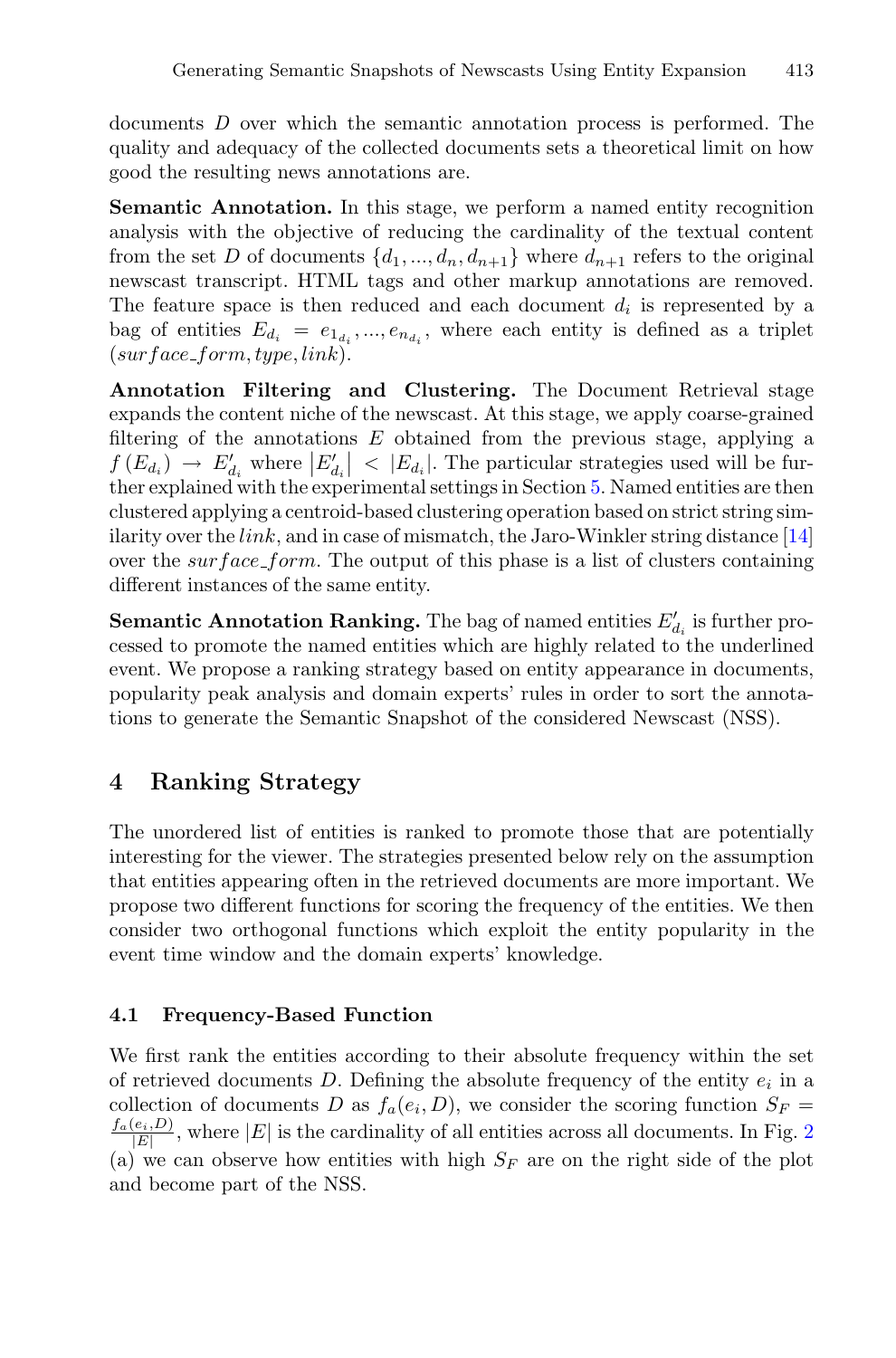#### **4.2 Gaussian-Based Function**

The S*<sup>F</sup>* function privileges entities which appear the most. However, from a viewer's perspective, these frequent entities often represent concepts that have been so present in media that they have become too obvious to them. To approximate this scoring strategy, we rely on a Gaussian curve which penalizes both lowly and highly repeated entities. By characterizing the entities in terms of their Bernoulli appearance rate across all documents  $f_{doc}(e_i)$  and applying the Gaussian distribution over those values, we promote entities distributed around the mean  $\mu = \frac{|D|}{2}$  $\mu = \frac{|D|}{2}$  $\mu = \frac{|D|}{2}$  via the function  $S_G = 1 - \left| \frac{f_{doc}(e_i)}{|D|} - 1 \right|$  (Fig. 2 (b)).



<span id="page-4-0"></span>**Fig. 2.** (a) depicts the Decay function of the entity occurrences in the corpus and the  $S_F$ , (b) represents the Gaussian-based function  $S_G$ , with the entities highly important over the mean, and (c) the calculation of the popularity score for a considered event

#### **4.3 Orthogonal Functions**

**Popularity Function.** We propose a function that considers variations in entity popularity values (commonly named as popularity peaks) around the date of the studied event. Pure frequency-based approaches fail to promote certain entities which are barely mentioned in related documents but eventually become interesting for viewers. The only solution is to rely on external sources providing indications about the entity popularity, like Google Trends<sup>[3](#page-4-1)</sup> or Twitter<sup>[4](#page-4-2)</sup>.

The procedure for getting  $P_{peak}(e_i)$  is depicted in Fig. [2](#page-4-0) (c). Using the label of an entity  $e_i$ , we obtain a list of pairs  $[t, P]$  where P is the popularity score of an entity at the instant of time  $t$ . Afterward, we create three consecutive and equally long temporal windows around  $t: w_t$  containing the date itself, another one just immediately behind w*<sup>t</sup>*−<sup>1</sup> and a last one after the previous two  $w_{t+1}$ . In a next step, we approximate the area inside the regions by calculating the average of the points contained in them, obtaining  $\overline{w-1}$ ,  $\overline{w}$  and  $\overline{w+1}$ .

<span id="page-4-1"></span><sup>3</sup> <https://www.google.com/trends>

<span id="page-4-2"></span><sup>4</sup> <https://twitter.com>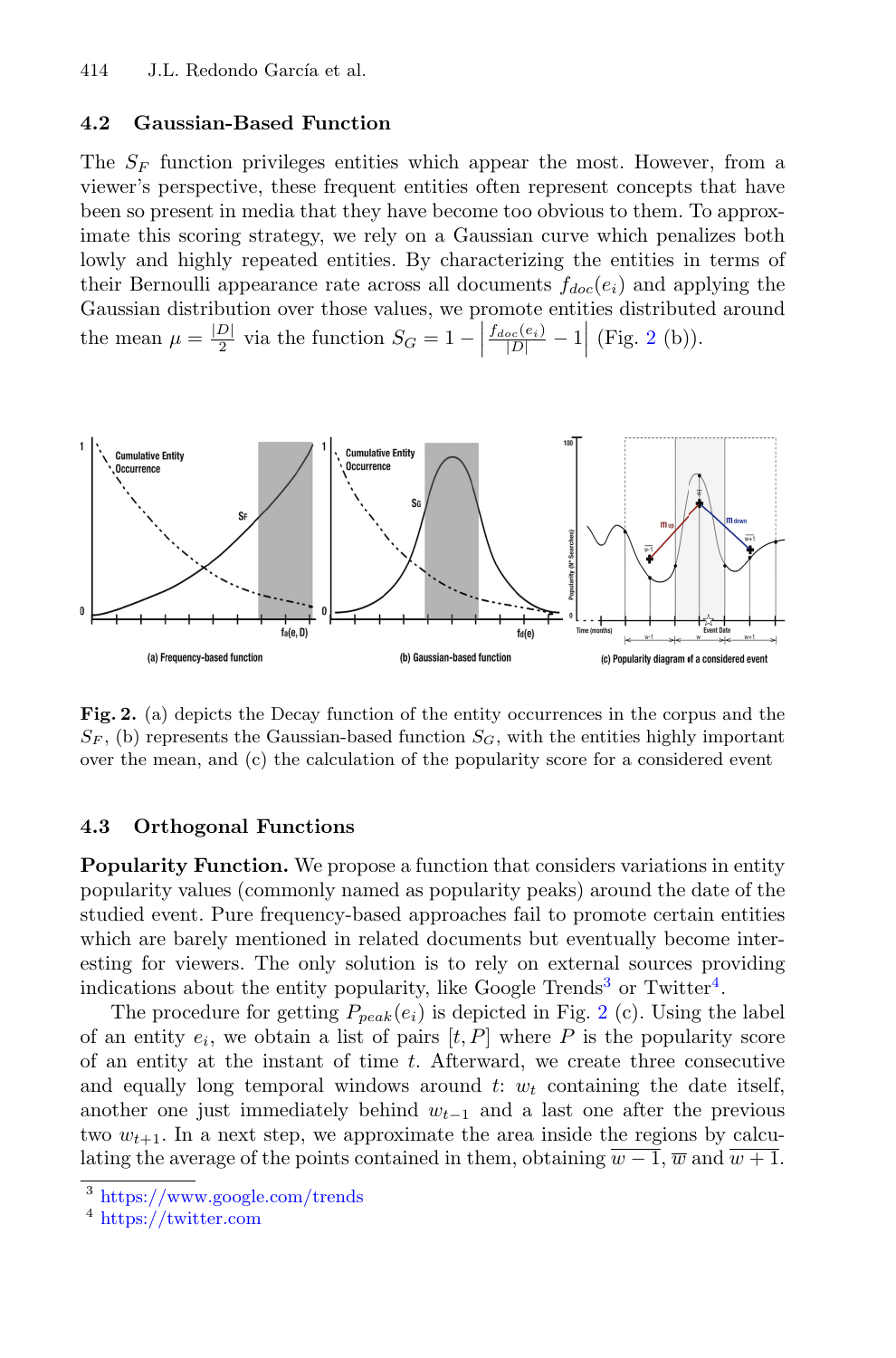The variation in area between popularity under  $\overline{w-1}$  and  $\overline{w}$ , and  $\overline{w}$  and  $\overline{w+1}$ give the values  $m_{up}$  and  $m_{down}$  respectively, which are normalized and combined into a single score for measuring how significant the increase in volume of searches was for that studied entity label. By empirically studying the distribution of the popularity scores of the entities belonging to a newscast, we have observed that it follows a Gaussian curve. This fact will help us to better filter out popularity scores that are not able to trigger valid conclusions.

**Expert Rules Function.** The knowledge of experts in the domain like journalists can be materialized in the form of rules that correct the scoring output produced by former ranking strategies. The preconditions for activating those rules involve entity features such as type, number of documents where they appear, or the nature of the sources where the documents are coming from. Actions triggered consist of adjustments in the relevance score according to a factor Op*expert*, which intends to recreate expert's judgements for promoting or penalizing those candidate entities:  $S_{expert}(e) = S_{F-1}(e) * Op_{expert}$ .

## <span id="page-5-0"></span>**5 Experimental Settings and Evaluation**

In this section, we describe the experimental settings and we present the results of our evaluation against our golden standard. To the best of our knowledge, there was no evaluation dataset suited to this task, so we have built our own. With this objective in mind, we selected 5 news videos and manually extracted entities from the subtitles, video image, text contained in the video, articles related to the subject of the video and entities suggested by an expert. After building a candidate set of entities, we presented this set to 50 participants via an online survey and asked them to rate their level of interestingness. The methodology for building this dataset is described in details at [https://github.](https://github.com/jluisred/NewsEntities) [com/jluisred/NewsEntities,](https://github.com/jluisred/NewsEntities) together with the list of entities and scores per video which represent our golden standard.

Inspired by studies in Web search engines, we have based our evaluation procedure in a measure called Average Normalized Discounted Cumulative Gain  $(MNDCG$  at N), which is based on the assumption that resulting documents can have different degrees of relevance for one particular task [\[3](#page-9-13)]. As the relevant documents in our gold standard are scored according to users' relevance, this measure can provide a more exhaustive judgment about the adequacy of the generated NSS. Concerning N, we have empirically studied the whole set of queries and main ranking functions observing that values of  $MNDCG$  decreasingly improve until they reach a stable behavior from  $N = 10$  on.

### **5.1 Experimental Settings**

**Document Retrieval.** We rely on the Google Custom Search Engine (CSE) API service<sup>[5](#page-5-1)</sup> by launching a query  $q = [h, t]$ . The maximum number of retrieved document is set to 50. The CSE engine also considers other parameters that need to be tuned up:

<span id="page-5-1"></span><sup>5</sup> <https://www.google.com/cse/all>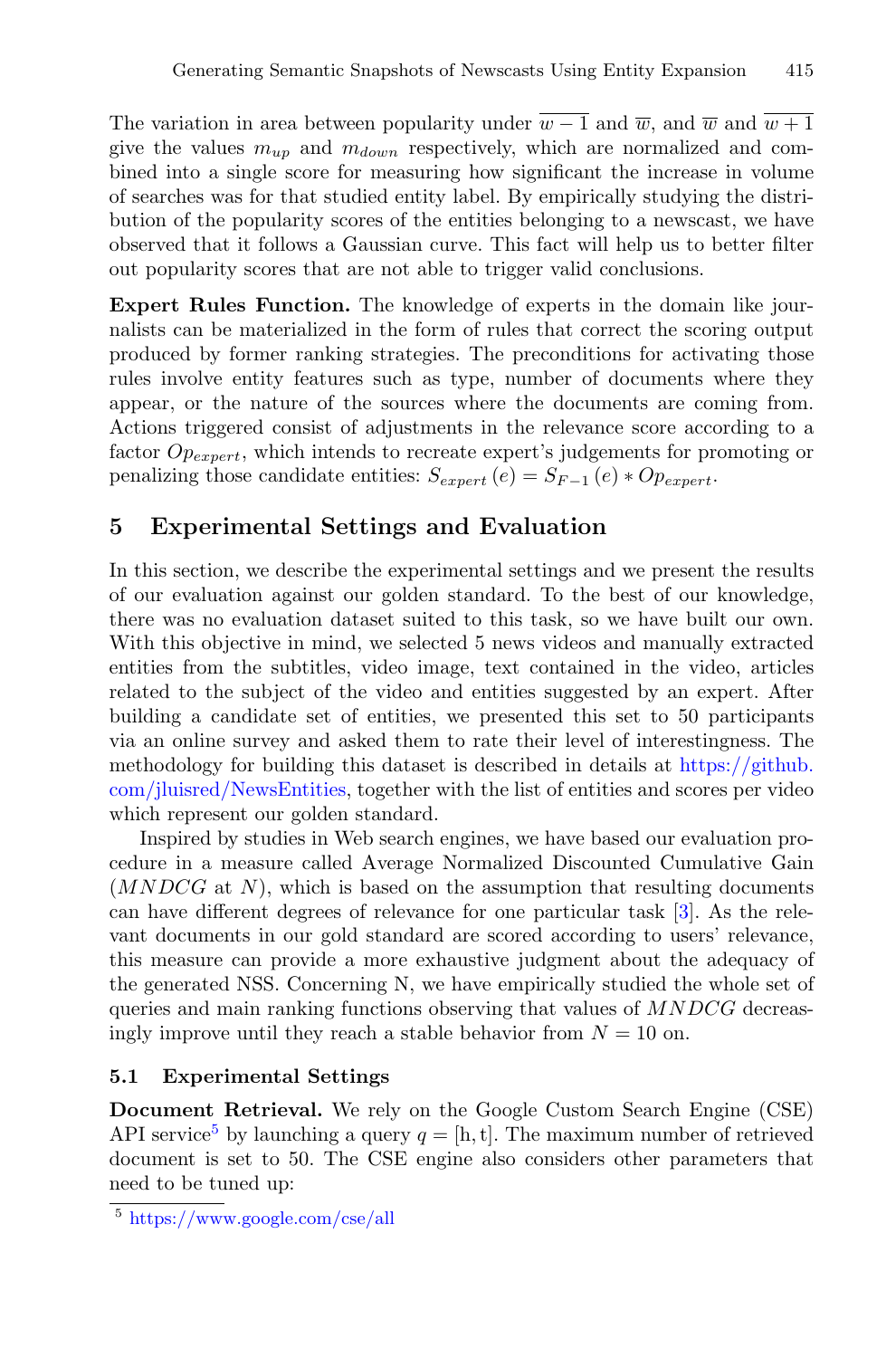- 1. Web sites to be crawled. We have considered five possible values: search over the whole set of Web pages indexed by Google, search over a set of 10 internationals English speaking newspapers<sup>[6](#page-6-0)</sup>  $(L1)$ , search in the set of 3 international newspapers used in the gold standard creation (*L2* ), prioritize results from in *L1* but still consider other sites, and prioritize content in *L2* but still consider other sites.
- 2. Temporal dimension. We consider the time window  $T_{Window} = [t d, t + d]$ , with two possible values for  $d: 3$  days and one week.
- 3. In addition, Google CSE can filter results according to the Schema.org types. In our experiments we tried with [NoFilter, Person&Organization Filtering]

**Semantic Annotation.** We use [\[9](#page-9-14)] which applies machine learning classification of the entity type given a rich feature vector composed of a set of linguistic features, the output of a properly trained Conditional Random Fields classifier and the output of a set of off-the-shelf NER extractors supported by the NERD Framework[7](#page-6-1). We used it as an off-the-shelf entity extractor, using the offered classification model trained over the newswire content.

**Annotation Filtering and Clustering.** In order to get rid of some non-pure named entities which are not well considered by viewers and experts, we have applied three different filtering approaches: filtering according to their NERD type<sup>[8](#page-6-2)</sup> (*F1*), in our case, we keep only Person, Location, and Organization, removing entities with confidence score under first quarter of the distribution (*F2* ), and keeping only entities with capitalized surface form (*F3* ). A first pre-selection by setting to default the rest of steps of the approach led us to discover that 3 of the filters  $(F1, F3,$  and combination  $F1_F3$  were producing the best MNDCG values.

**Semantic Annotation Ranking.** For the current experiment, we run both Frequency and Gaussian based functions, together with the orthogonal strategies based on popularity and expert rules. Regarding the *popularity* dimension, we rely on Google Trends, which estimates how many times a search-term has been used in a given time-window. Since Google Trends gives results with a monthly temporal granularity, we have fixed the duration of  $w$  to 2 months to keep the sample representative. With the aim of keeping only those findings backed by strong evidence, we have filtered the entities with peak popularity value higher than  $\mu + 2 * \sigma$ . Those entities will adjust their former scores with the popularity values via the following equation:  $S_P(e) = R_{score}(e) + Pop_{peak}(e)^2$ . Concerning the *Expert Rules* dimension, we have considered three rules to be applied over the three main entity types. The different Op*expert* values have been deduced by relying on the average score per entity type computed in the survey. Organizations have gotten a higher weight (0.95), followed by Persons (0.74), and by Locations (0.48) that are badly considered and therefore lower ranked in general. A last rule applied over entities appearing in less than two sources  $f_{doc}(e_i) < 2$ automatically discards the matched instances  $(Op_{expert} = 0)$ .

<span id="page-6-0"></span> $^6$ [http://en.wikipedia.org/wiki/List](http://en.wikipedia.org/wiki/List_of_newspapers_in_the_world_by_circulation)\_of\_newspapers\_in\_the\_world\_by\_circulation

<span id="page-6-1"></span><sup>7</sup> <http://nerd.eurecom.fr>

<span id="page-6-2"></span><sup>8</sup> <http://nerd.eurecom.fr/ontology>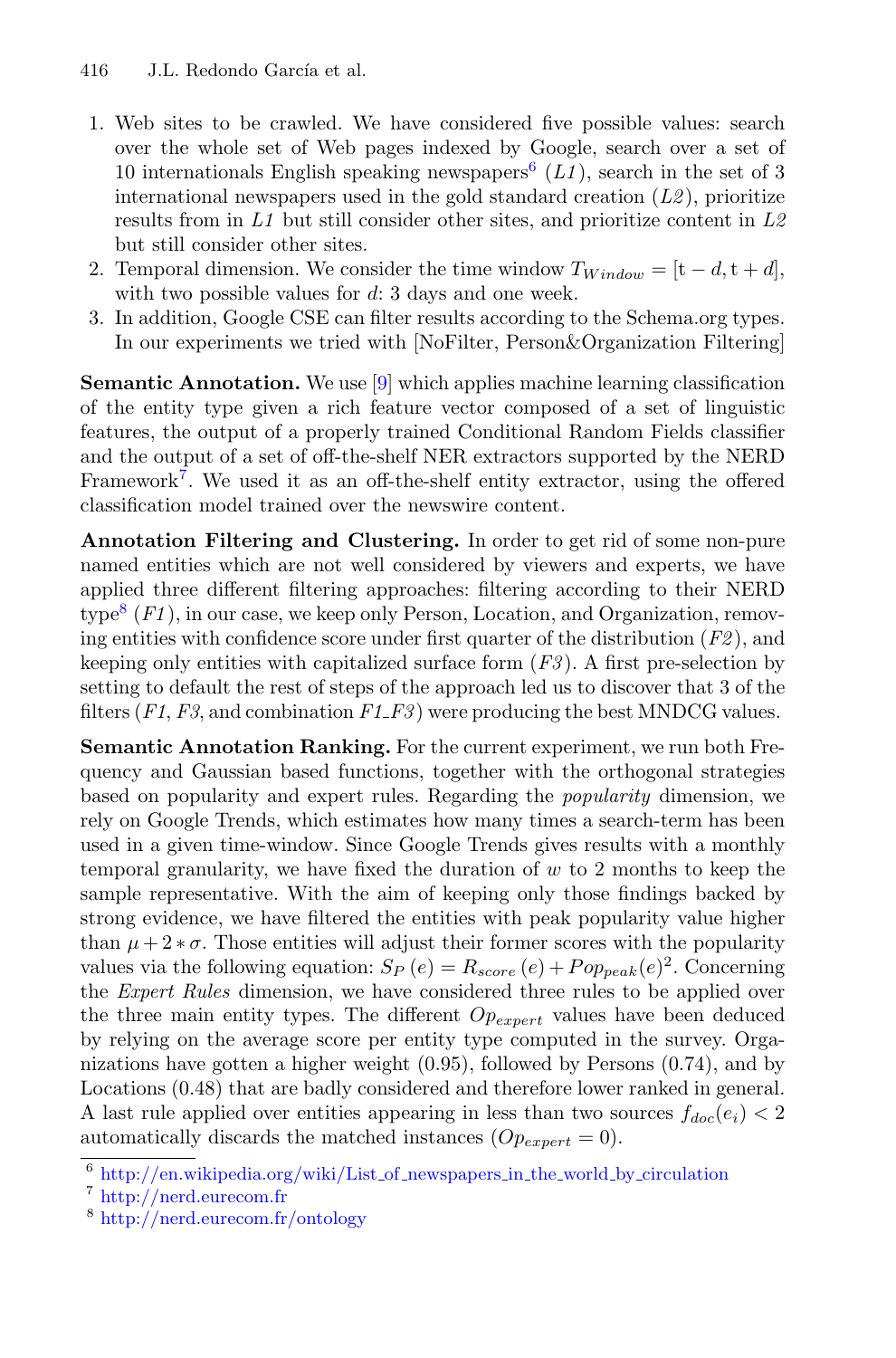### **5.2 Results**

Given the different settings for each phase of the approach, we have a total of  $20 * 4 * 4 = 320$  different runs that have ranked according to  $MNDCG_{10}$ . In addition, we have considered two baselines:

**Baseline 1 (BS1):** Former Entity Expansion Implementation. A previous version of the News Entity Expansion algorithm was already published in [\[8](#page-9-11)]. The settings are: Google as source of documents, temporal window of 2 Weeks, no Schema.org selected, no filter strategy applied, and only frequency-based ranked function with no orthogonal appliances.

**Baseline 2 (BS2):** TFIDF-based Function. To compare our functions with other traditional frequency based approaches, we selected the well-known TF-IDF. It measures the importance an entity in a document over a corpus of documents D, penalizing those entities appearing more frequently along the whole set of documents.

$$
tf(e_i, d_j) = 0.5 + \frac{0.5 \times f_a(e_i, D)}{\max\{f_a(e'_i, D): e'_i \in d_j\}}, idf(e_i, d_j) = \log \frac{|D|}{\{d_j \in D: e_i \in d_j\}} \tag{1}
$$

<span id="page-7-0"></span>We aggregated the different  $tf(e_i, d_j) \times idf(e_i, d_j)$  into a single score via the function  $S_{TFIDF}(e) = \frac{\sum_{j=1}^{n} tf(e,d_j) \times idf(e)}{|D|}$ .

| Run          | Collection          |          |                         | Filtering   | Functions                 |   |              | Result                         |          |      |                     |
|--------------|---------------------|----------|-------------------------|-------------|---------------------------|---|--------------|--------------------------------|----------|------|---------------------|
|              | Sources             |          | $T_{Window}$ Schema.org |             | $\overline{\text{F}}$ req |   |              | $Pop Exp MNDCG_{10} MAP_{10} $ |          |      | $MP_{10}   MR_{10}$ |
| Ex0          | Google              | 2W       |                         | $F1 + F3$   | Freq                      |   |              | 0.666                          | 0.71     | 0.7  | 0.37                |
| Ex1          | Google              | 2W       |                         | F3          | Freq                      |   | $\checkmark$ | 0.661                          | 0.72     | 0.68 | 0.36                |
| Ex2          | Google              | 2W       |                         | F3          | Freq                      | ✓ | ✓            | 0.658                          | 0.64     | 0.6  | 0.32                |
| Ex3          | Google              | 2W       |                         | F3          | Freq                      |   |              | 0.641                          | 0.72     | 0.74 | 0.39                |
| Ex4          | $L1 + Google 2W$    |          |                         | F3          | Freq                      |   | $\checkmark$ | 0.636                          | 0.71     | 0.72 | 0.37                |
| Ex5          | $L2 + Google 2W$    |          |                         | F3          | Freq                      |   | ✓            | 0.636                          | 0.72     | 0.7  | 0.36                |
| Ex6          | Google              | 2W       |                         | $F1 + F3$   | Freq                      |   |              | 0.626                          | 0.73     | 0.7  | 0.38                |
| Ex7          | $L2 + Google 2W$    |          |                         | F3          | Freq                      |   |              | 0.626                          | 0.72     | 0.72 | 0.37                |
| Ex8          | Google              | 2W       |                         | $F1 + F3$   | Freq                      | √ | ✓            | 0.626                          | 0.64     | 0.56 | 0.28                |
| Ex9          | $L2 + Google 2W$    |          |                         | $F1 + F3$   | Freq                      |   | ✓            | 0.624                          | 0.71     | 0.7  | 0.37                |
|              | Ex10 Google         | 2W       |                         | $_{\rm F1}$ | Freq                      |   |              | 0.624                          | 0.69     | 0.62 | 0.32                |
|              |                     | .        | .                       | $\cdots$    |                           |   |              |                                | .        | .    |                     |
|              | Ex78 Google         | 2W       | ✓                       | $F1 + F3$   | Gaussian                  |   | ✓            | 0.552                          | 0.66     | 0.66 | 0.34                |
|              | $Ex80 L2+Google$ 2W |          | ✓                       | $F1 + F3$   | Gaussian                  |   |              | 0.55                           | 0.69     | 0.7  | 0.36                |
| Ex82 L1      |                     | 2W       | ✓                       | F3          | Gaussian                  |   | ✓            | 0.549                          | 0.68     | 0.64 | 0.33                |
|              |                     | $\cdots$ | .                       | $\cdots$    | $\cdots$                  |   |              |                                | $\cdots$ | .    |                     |
| BS2          | Google              | 2W       |                         |             | Freq                      |   |              | 0.473                          | 0.53     | 0.42 | 0.22                |
|              | .                   | .        |                         |             |                           |   |              |                                | $\cdots$ |      |                     |
| $_{\rm BS1}$ | Google              | 2W       |                         |             | TFIDF                     |   |              | 0.063                          | 0.08     | 0.06 | 0.03                |

**Table 1.** Executed runs and their configuration settings, ranked by *MNDCG*<sup>10</sup>

In Table [1](#page-7-0) we present the top 10 runs together with some lower configurations after position 78 and scores of the baseline strategies:

– Our best approach has obtained a  $MNDCG_{10}$  score of 0.662 and a  $MAP_{10}$ of 0.71, which are reasonably good in the document retrieval domain.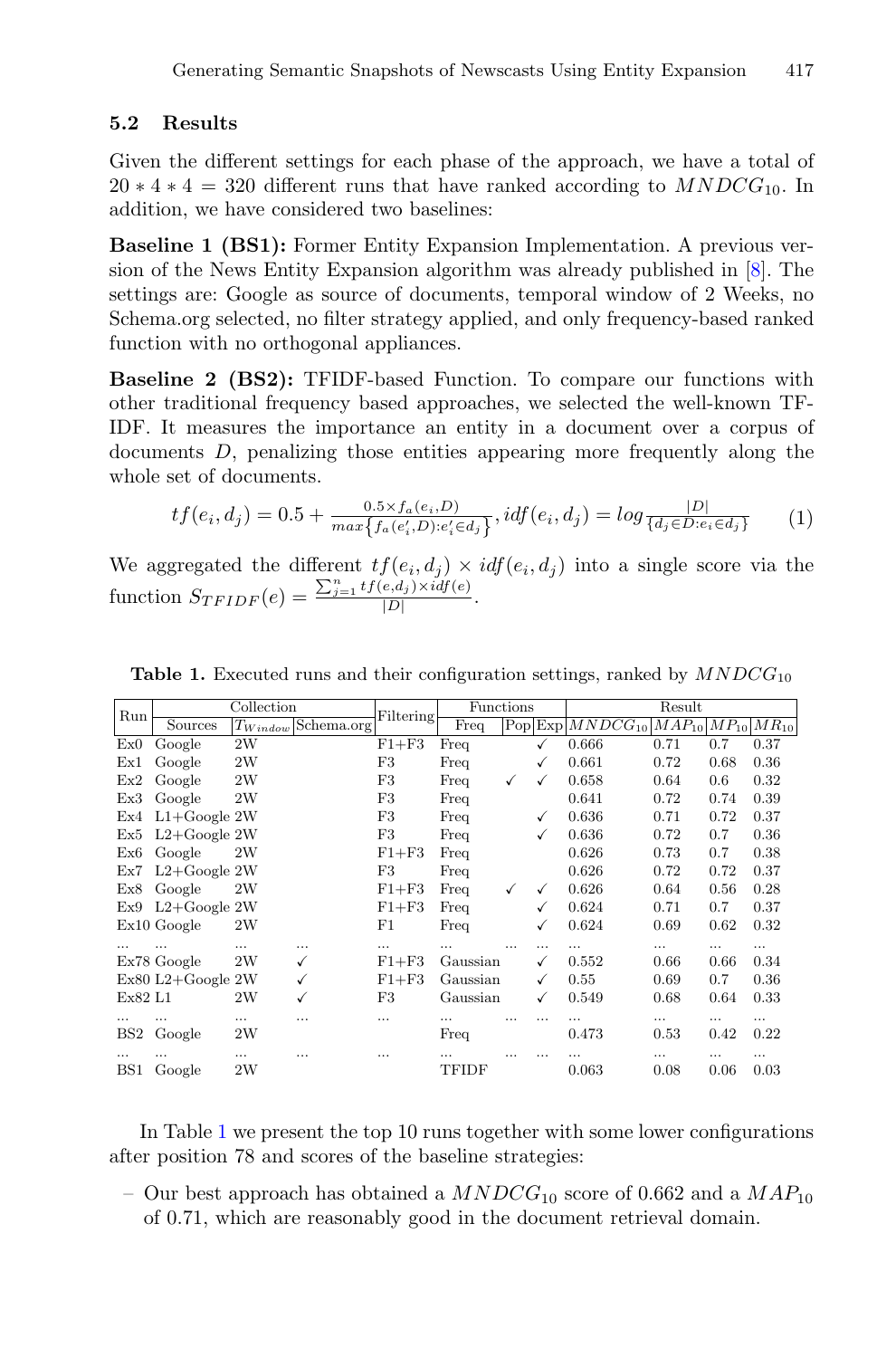- Our approach performs much better than *BS1* and by far better than *BS2*. The very low score of this last baseline reveals that traditional TF-IDF function is designed to measure the relevance of an item referred to the document that contains it and not the whole collection.
- Regarding the Document Retrieval step, using Google as source alone or together with other whitelists gives better results than restricting only to particular whitelists. The biggest T*W indow* of 2 weeks performs better in all cases, while the use of Schema.org does not bring significant improvement except when applied over the Gaussian function (see runs 78, 80, 82).
- The best Filter strategy is *F3*, followed by the combination *F1 F3*. In conclusion, capitalization is a very powerful clue for refining the candidate list.
- Absolute frequency function performs better than Gaussian in all top cases.
- Expert Rules improves NSS for almost every configuration possible.
- Popularity-based function does not seem to improve significantly the results. However, a further manual study of the promoted entities has revealed that the method is bringing up relevant entities like for example *David Ellsberg* for the query "Fugitive Edward Snowden applies for asylum in Russia". This entity is barely mentioned in the collected documents, but its role in the whole story is quite relevant<sup>[9](#page-8-1)</sup>, since he published an editorial with high media impact in The Guardian praising the actions of Snowden in revealing top-secret surveillance programs of the NSA.

## <span id="page-8-0"></span>**6 Conclusion**

In this paper, we have presented an approach for automatically generating Newscast Semantic Snapshots. By following an entity expansion process that retrieves additional event-related documents from the Web, we have been able to enlarge the niche of initial newscast content. The bag of retrieved documents, together with the newscast transcript, is analyzed with the objective of extracting named entities referring to persons, organizations, and locations. By increasing the size of the document set, we have increased the completeness of the context and the representativeness of the list of entities, reinforcing relevant entities and finding new ones that are potentially interesting inside the context of that news item. We assessed the entire workflow against a gold standard, which is also proposed and published in this paper. The evaluation has showed the strength of this approach, holding an  $MNDCG_{10}$  score of 0.666, outperforming the two studied baselines.

Future research interests include tailoring the entity ranking functions to particular news categories: sport, politics, business, etc. via supervised techniques (Learning to Rank). We are investigating how relations between entities specified in knowledge bases or inside the collected documents can be used to better rank them and even generate a graph-based NSS. We also plan to use our approach as a means to suggest relevant entities in the process of the ground truth creation, in order to bring possible missing entities that were not identified because of human limitations in exhaustively covering the whole context of the news item.

<span id="page-8-1"></span><sup>9</sup> [http://en.wikipedia.org/wiki/Daniel](http://en.wikipedia.org/wiki/Daniel_Ellsberg) Ellsberg